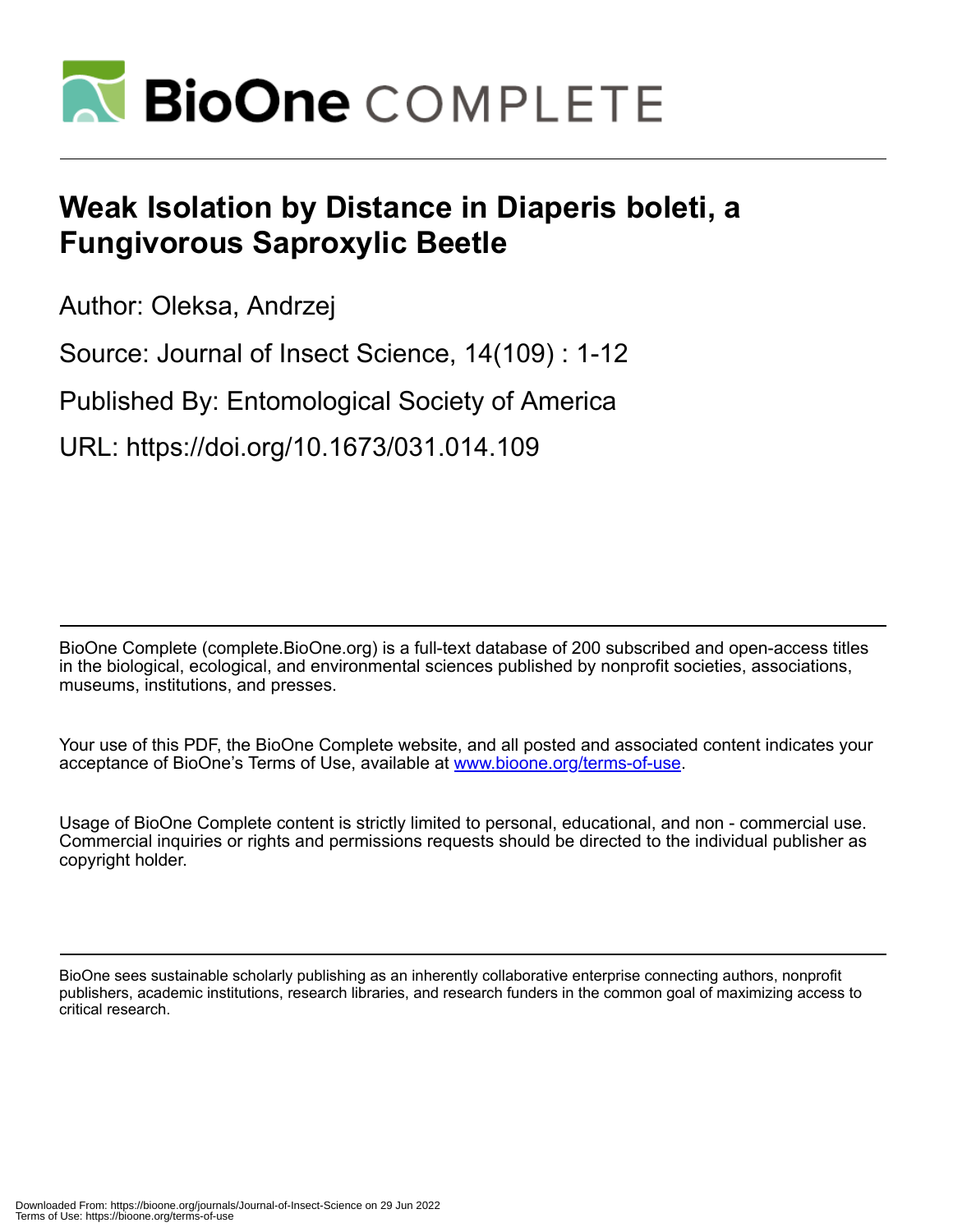

## **Weak isolation by distance in** *Diaperis boleti***, a fungivorous saproxylic beetle**

Andrzej Oleksa

Institute of Experimental Biology, Kazimierz Wielki University, Chodkiewicza 30, 85-064 Bydgoszcz, Poland

## **Abstract**

Living in unstable habitats is expected to decrease the intensity of isolation by distance in populations through the need for frequent movements of individuals. Insects associated with fruiting bodies of fungi therefore are supposed to have weak spatial genetic structure of populations compared with those living in more stable habitats. With the use of an amplified fragment length polymorphism technique, this study investigated the isolation by distance, inbreeding, and genetic diversity in *Diaperis boleti* (L.) (Coleoptera: Tenebrionidae), a fungivorous saproxylic beetle that inhabits sporocarps of *Laetiporus sulphureus* (Bulliard) Murrill (Polyporales) on trees growing in highly-fragmented agricultural landscapes. Isolation by distance was tested with spatial autocorrelation analysis of kinship (individual-based approach) and correlating matrices of genetic and geographic distances with the Mantel test (population-based approach). These results were compared with the results obtained for saproxylic beetles living in the same landscape but differing in ecological preferences. It was shown that the species dependent on sporocarps of wooddecomposing fungi had higher variability, lower individual inbreeding, and less intensive isolation by distance pattern than saproxylic beetles living in tree hollows. It was also demonstrated that spatial autocorrelation analysis of kinship is a more sensitive approach for detecting finescale spatial genetic structure than the Mantel test.

**Abbreviations: AFLP**, amplified fragment length polymorphism; **IBD**, isolation by distance; **SGS**, spatial genetic structure **Keywords:** spatial genetic structure, spatial autocorrelation, AFLP, inbreeding, saproxylic beetles **Correspondence:** olek@ukw.edu.pl **Editor:** Nadir Erbilgin was editor of this paper. **Received:** 25 September 2012 **Accepted:** 20 December 2012 **Published:** 12 August 2014 **Copyright:** This is an open access paper. We use the Creative Commons Attribution 3.0 license that permits unrestricted use, provided that the paper is properly attributed. **ISSN:** 1536-2442 | Vol. 14, Number 109 **Cite this paper as:** 

Oleksa A. 2014. Weak isolation by distance in *Diaperis boleti*, a fungivorous saproxylic beetle. *Journal of Insect Science* 14(109). Available online: http://www.insectscience.org/14.109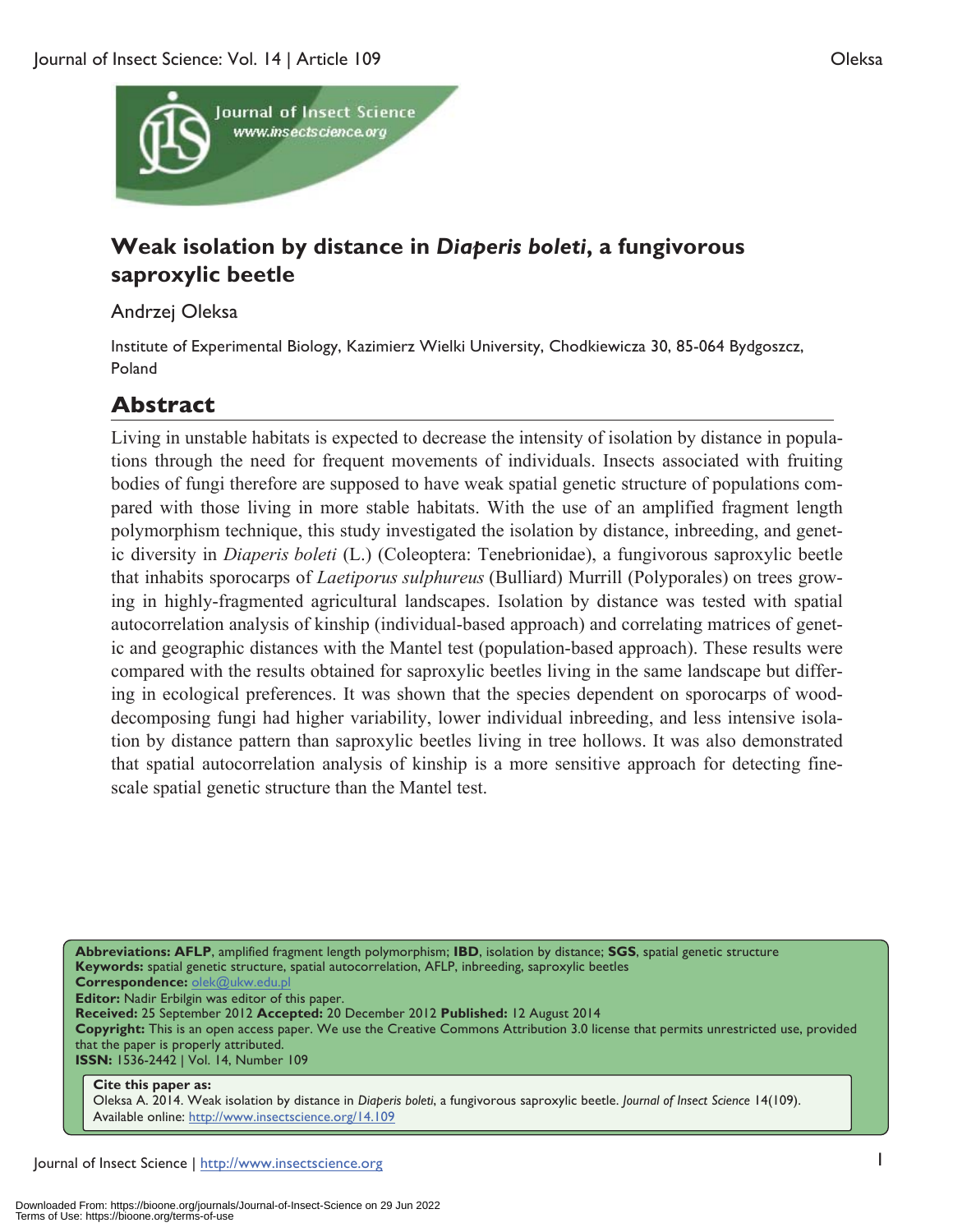#### **Introduction**

The abilities of organisms to disperse among subpopulations and to colonize distant habitat patches are important for metapopulation survival, especially in landscapes subjected to a strong fragmentation (Clobert et al. 2004). Therefore, the evolution of dispersal traditionally has attracted the attention of conservation biologists (Macdonald and Johnson 2001). Theoretical models (e.g., Travis and Dytham 1999) have shown that dispersal strategy of an organism could be related to environmental predictability and habitat longevity. Therefore, species confined to more ephemeral habitats are predicted to be less susceptible to habitat fragmentation than their relatives that occupy habitats with low temporal but high spatial variability. Thus, living in stable habitats should drive evolution of dispersal toward lower rates, whereas living in habitats with fast turnover rate is expected to stimulate evolution of high dispersal capacities (Roff 1975).

Unfortunately, empirical results showing a link between ecological specialization and dispersal abilities of insects are scarce (for examples, see Nilsson and Baranowski 1997, Peterson and Denno 1998, Oleksa et al. 2012a). The shortage of data could be attributed to methodological constraints related to dispersal studies in insects. Traditional direct methods, such as mark-release-recapture or radio-tracking are applicable for larger species (e.g., Hedin et al. 2007, Dubois et al. 2010, Drag et al. 2011, Chiari et al. 2012); for most insects, only indirect, molecular methods are available (for review, see Ranius 2006). Thus, analyses of spatial distribution of genetic diversity in the context of effective gene flow within and among populations should allow for the inference about dispersal in small-bodied insects.

Insects connected with diverse dead-wood habitats (i.e., saproxylic insects, Speight 1989) are a good model group in which to study the effect of specialization on dispersal evolution (Ranius 2006) because of the many different forms of microenvironments related with dead or dying trees, for example, tree hollows with wood mould, snags, branches, or fruiting bodies of wood-decomposing fungi (Grove 2002, Stokland et al. 2012). All these resources are characterized by varying durability. For example, wood mould in large tree hollows can last for decades and support tens or even hundreds of generations of insects, whereas the fruiting bodies of wood-decomposing fungi could be placed on the opposite end of the durability spectrum (Stokland et al. 2012). Some of fruiting bodies last for only days or weeks, and dependent insects must colonize them and complete their life cycle within a restricted time period. Because of high turnover rate of habitat patches, high dispersal and colonization ability are expected to enable the survival of the metapopulation of fungivorous insects.

In this study, AFLP (amplified fragment length polymorphism) genetic markers were used to examine isolation by distance (IBD) of *Diaperis boleti* (L.) (Coleoptera: Tenebrionidae), a beetle that inhabits fruiting bodies of wood-decomposing fungi. IBD is a phenomenon characterized by increasing genetic divergence due to decreasing gene flow with increasing geographic distance between individuals or populations (Wright 1943). In a previous study, Oleksa et al. (2012a) found that beetles living in tree hollows are characterized by a strong IBD pattern. According to the theoretical predictions, organisms that depend on more ephemeral resources should exhibit a weaker IBD. Moreover, overall high dispersal rate of the species is expected because the animals are relatively small and macropterous and potentially can disperse by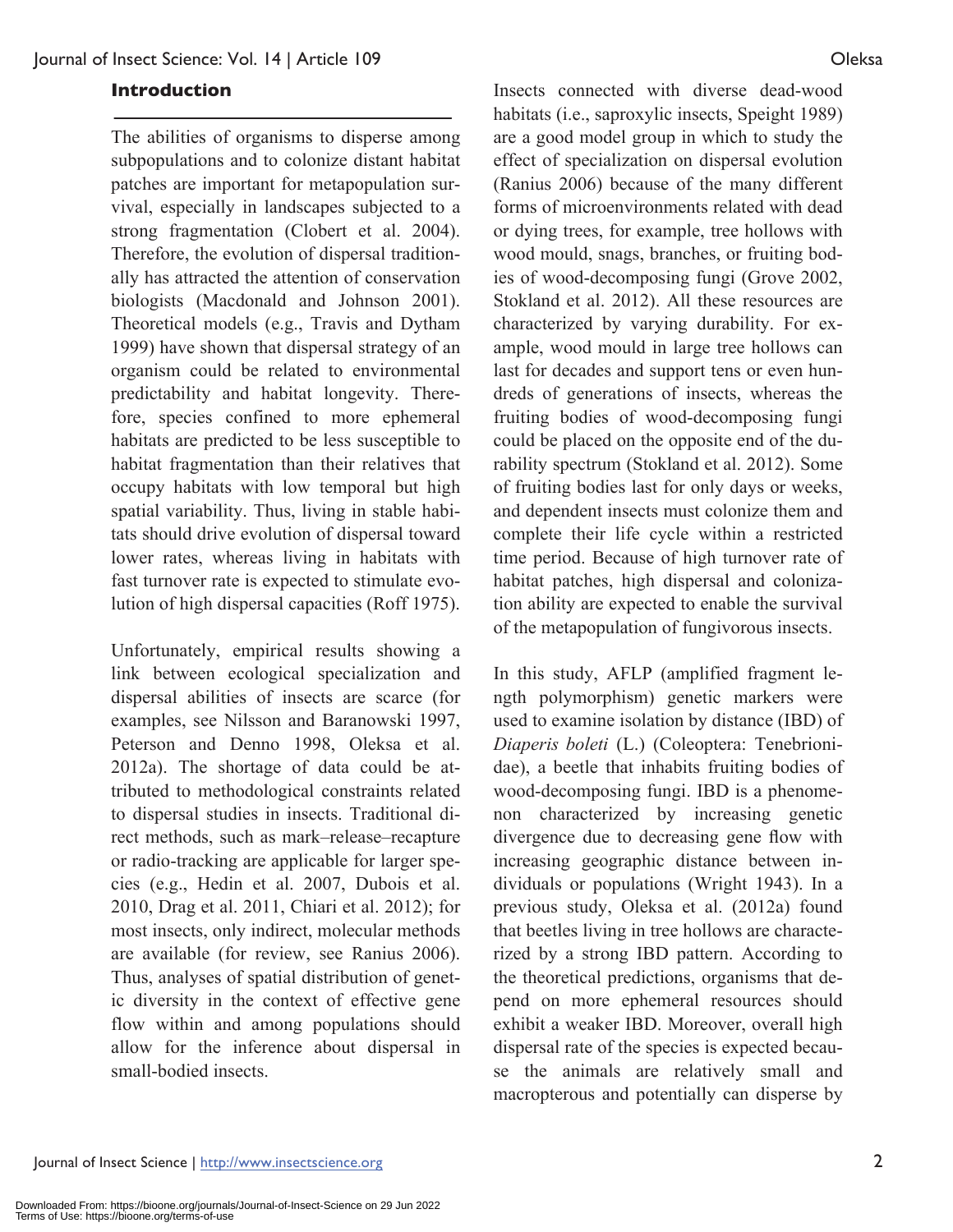passive and active flight. It is likely that spatial genetic structure is weaker for saproxylic beetles living on fruiting bodies of fungi as compared with those living in more stable dead-wood habitats. Also, the presumably high dispersal ability of *D. boleti* should result in decreased level of inbreeding compared with the presumably less mobile species. To investigate these questions, IBD and inbreeding in *D. boleti* were studied.

## **Materials and Methods**

#### **Study Species**

*D. boleti* is a widespread species, occurring in almost all of Europe (except extreme northern areas); it is reported also from Northern Africa and the Middle East (Burakowski et al. 1987). The species lives in sporocarps of fungi growing on mainly deciduous trees (rarely on conifers). *D. boleti* mostly develop in live mature fruiting bodies, but they also are able to use the dry remnants of older fruiting bodies (Schigel 2011). As the host fungi, the following species of the order Polyporales were reported (Burakowski et al. 1987): *Laetiporus sulphureus* (Bulliard) Murrill (Fomitopsidaceae), *Piptoporus betulinus* (Bulliard) P. Karsten (Fomitopsidaceae), *Fomitopsis pinicola* (Swartz) P. Karsten (Fomitopsidaceae), *Fomes fomentarius* (L.) Fries (Polyporaceae) (cf. http://www.mycobank.org). The complete life cycle takes one year; the beetles emerge in the summer and survive the winter as adults (Burakowski et al. 1987). Because the durability of sporocarps of the main host (*L. sulphureus*) is also one year, beetles must colonize a new habitat patch every year.

#### **Study area**

For this study, samples of *D. boleti* were collected from fruiting bodies of *L. sulphureus* growing on roadside trees in rural avenues (Fig. 1) in northern Poland in the area between



**Figure 1.** Sulphur polypore *Laetiporus sulphureus* growing on roadside tree in a rural avenue. High quality figures are available online.



the Lower Vistula Valley and the Great Masurian Lakes, between 18°56′ and 21°43′ E and 53°16′ and 54°19′ N (Fig. 2). The study area is dominated by an agricultural landscape rich in historical avenues with trees planted along roads (average density of avenues was estimated as  $0.31 \pm 0.04$  km km<sup>-2</sup>; Oleksa et al. 2012b). The most common tree species in the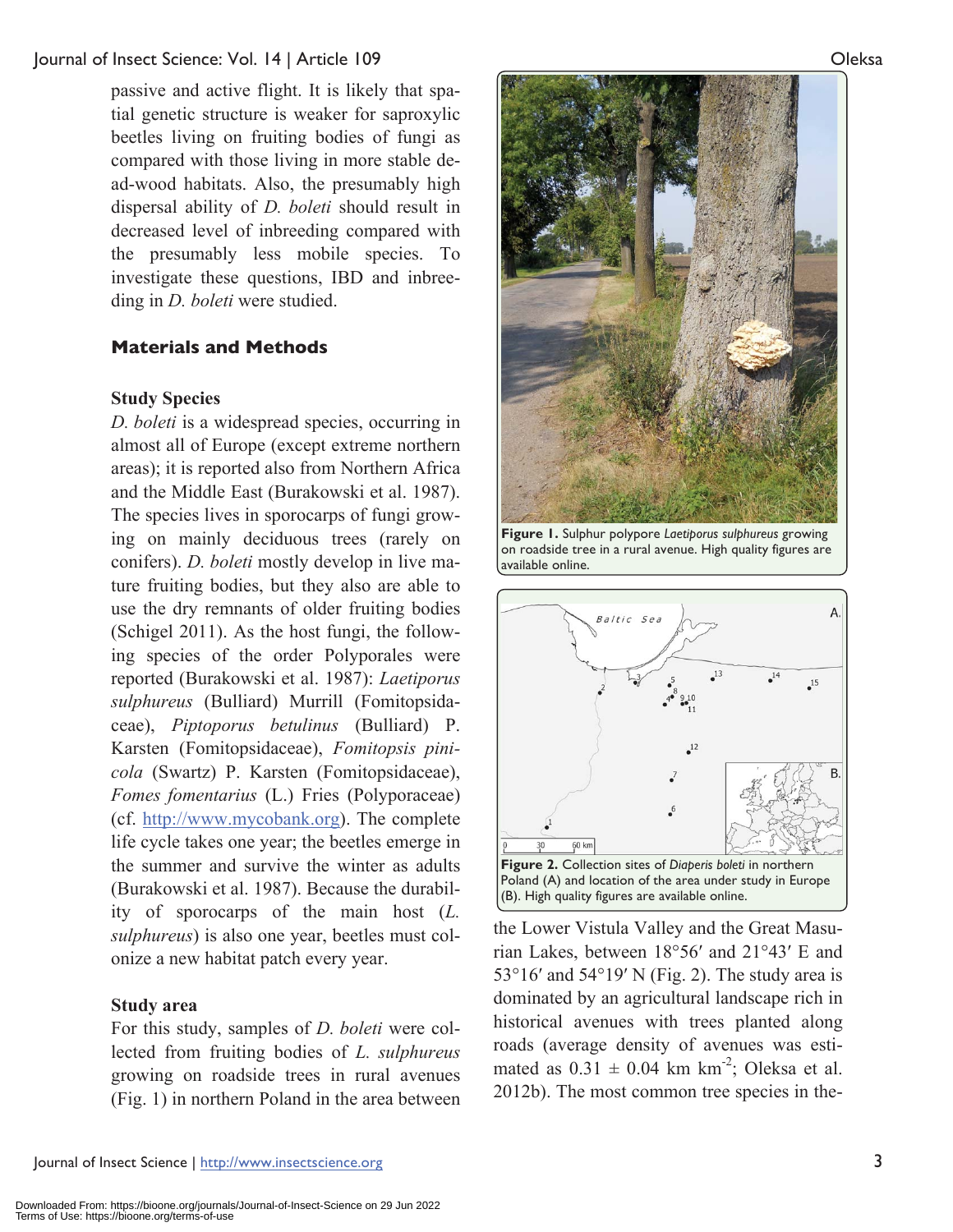**Table 1.** Proportion of polymorphic loci (*PLP*) at the 5 % level and expected heterozygosities under Hardy–Weinberg genotypic proportions (*Hj*).

| <b>Population</b> | n   | <b>PLP</b> | Hj        | SE(Hj)    |
|-------------------|-----|------------|-----------|-----------|
|                   | 5   | 74.1       | 0.302     | 0.0225    |
| 2                 | 6   | 95.1       | 0.386     | 0.0151    |
| 3                 | 12  | 87.7       | 0.339     | 0.0197    |
| 4                 | 20  | 87.7       | 0.325     | 0.0189    |
| 5                 | 10  | 90.1       | 0.371     | 0.0179    |
| 6                 | 6   | 88.9       | 0.351     | 0.0182    |
| 7                 | 1   | <b>NA</b>  | <b>NA</b> | <b>NA</b> |
| 8                 | 6   | 81.5       | 0.316     | 0.0207    |
| 9                 | 2   | 79         | 0.369     | 0.0224    |
| 10                | 13  | 91.4       | 0.362     | 0.0182    |
| 11                | 7   | 87.7       | 0.344     | 0.0185    |
| 12                | 18  | 85.2       | 0.346     | 0.0187    |
| 13                | 8   | 85.2       | 0.328     | 0.02      |
| 14                | 3   | 79         | 0.357     | 0.0221    |
| 15                | 12  | 93.8       | 0.367     | 0.0171    |
| Mean              | 8.6 | 86.17      | 0.347     | 0.0193    |

se avenues is *Tilia cordata* (≈50% of all trees in alleys), followed by *Quercus robur*, *Fraxinus excelsior*, and *Acer platanoides* (each species represents ≈10% of all trees), and *Betula pendula, Carpinus betulus* and *Salix alba* (each species represents 2‒3% of all trees). Other trees (*Alnus glutinosa*, *Pyrus communis*, *Aesculus hippocastanum*, *Acer pseudoplatanus*, *Ulmus glabra*, *Populus* sp., *Malus* sp., *Acer saccharinum*, *Pinus sylvestris*, *Picea abies*, *Salix caprea*; listed in order of decreasing abundance) have a share of  $\leq 1\%$  (for the detailed list, see Oleksa et al. 2007). All samples of *D. boleti* were gathered in summer months of 2009 and 2010.

## **Sampling design**

Sampling was designed to quantify the spatial structure of genetic data over different spatial scales, from a single habitat patch (single sporocarp) to >200 km. Samples were collected to provide a large number of pair-wise comparisons between genotypes for different geographical distances. Although the goal was to collect at least 10 individuals from each sporocarp, in most cases a smaller number of individuals were encountered and so as many as possible were collected (Table 1). To avoid collecting highly related groups of individuals consisting of offspring of limited number of parents, insects were collected from fresh (newly colonized) sporocarps. Altogether, samples from 136 individuals of *D. boleti* from 15 sporocarps were collected in vials with 90% ethanol and preserved at  $-20^{\circ}$ C until DNA extraction.

## **Molecular analyses**

Genomic DNA was extracted from insect thoraces using the Insect Easy DNA Kit (EZNA) (Omega Bio-Tek, Norcross, GA) following the manufacturer's protocol. The AFLP analysis followed the protocol developed by Vos et al. (1995). Restriction–ligation reactions were carried out in a total volume of 10 mL. A single reaction contained 500 ng of genomic DNA, 5 U *EcoR*I (MBI Fermentas, Vilnius, Lithuania) and 5 U *Tru*I (*Mse*I isoschizomer) (Fermentas), 1.5 U T4 DNA Ligase (Fermentas),  $1 \times$  T4 DNA Ligase Buffer (Fermentas), 0.05% BSA, 50 mM NaCl, 0.5 pmol/mL E-Adaptor, and 5 pmol/mL M-Adaptor. Reactions were carried out at room temperature overnight and then diluted five times with H2O to obtain PCR matrices (pre-matrix DNA) for pre-selective amplification.

Pre-selective amplifications were carried out in 10 mL total volume. A pre-selective PCR mixture contained 2 mL pre-matrix DNA,  $1 \times$ Qiagen Master Mix (Qiagen Taq PCR Master Mix Kit; Qiagen, Hilden, Germany), 0.5 mM E-primer (E+A), and 0.5 mM M-primer (M+C). Amplification was carried out using the following program: 72°C for 2 min, 20 cycles of 94°C for 20 sec, 56°C for 30 sec, and 72°C for 2 min, and finally 60°C for 30 min. A product of pre-selective PCR was diluted 20 times to obtain a PCR matrix for selective amplification (sel-matrix DNA).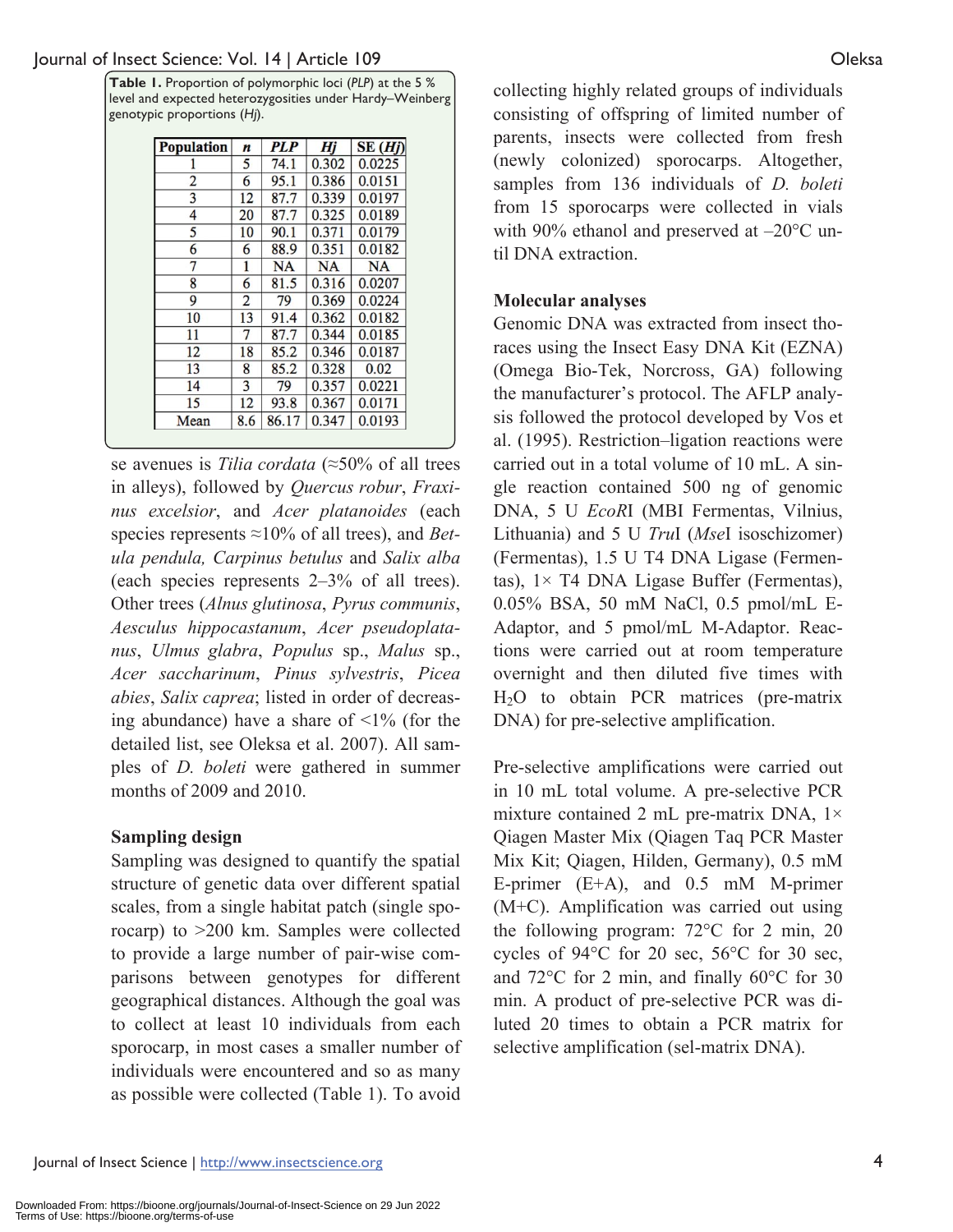**Table 2.** Number of suitable AFLP loci obtained from six combinations of primers.

|                                                   |            | <b>E-primers</b> |                    |    |            |
|---------------------------------------------------|------------|------------------|--------------------|----|------------|
|                                                   |            |                  | <b>CAC</b> CAG CAT |    | <b>Sum</b> |
| $M\text{-}\text{primers}$ $\overline{\text{ACG}}$ | ACA        | 22               |                    |    | 28         |
|                                                   | <b>ACC</b> | 15               |                    | 10 | 25         |
|                                                   |            |                  |                    |    |            |
|                                                   | <b>ACT</b> |                  |                    |    | 21         |
| <b>Sum</b>                                        |            | 58               |                    | 10 |            |

Selective amplifications were carried out in 10 mL total volumes, consisting of 3 mL selmatrix DNA, 1× Qiagen Master Mix, 0.5 mM FAM-labelled E-primer (E+ACA, E+ACC, E+ACG or E+ACT) and 0.5 mM M-primer (M+CAC, M+CAG or M+CAT) (Table 2). PCR reaction was performed with the following program: 94°C for 2 min, 10 cycles of 94 $\rm ^{o}C$  for 20 sec, 66 $\rm ^{o}C$  (-1 $\rm ^{o}C$  per cycle) for 30 sec, and 72°C for 2 min, 20 cycles of 94°C for 30 sec, 56°C for 30 sec, and 60°C for 30 min. Both pre-selective and selective amplifications were carried out using PTC200 thermocycler (BioRad, Hercules, CA).

The products of selective amplifications were sized using automated capillary sequencer ABI3130XL (Appllied Biosystems, Foster City, CA) and the manufacturer's Genescan 3.7 software. AFLP profiles were then subjected to visual assessment to eliminate outlier samples in Genotyper 3.7 software (Applied Biosystems). Then, all peaks in a profile within the range 60–400 bp were automatically labelled, and bins were created based on all labelled peaks. Automatically created bins were visually checked to ensure that the bin was centered on the distribution of peaks within the bin. Bins with low polymorphism (3% < frequency of dominant haplotype <97%) were omitted from the further study. To reduce the occurrence of homoplasy (Vekemans et al. 2002), bins with fragment-length distributions that overlapped with adjacent bins also were removed. Raw peak intensity data output from Genotyper were subsequently transformed into a binary data matrix with AFLPScore R-script (Whitlock et al. 2008).

#### **Statistical methods**

**Genetic variation***.* For the purposes of analysis, it was assumed that the beetles collected from one sporocarp formed a distinct group of individuals ("population"). For each population, after estimating allelic frequencies with a Bayesian method, assuming a non-uniform prior distribution of allele frequencies (AFLP-SURV ver.1.0, Vekemans et al. 2002), the following statistics were computed: number and proportion of polymorphic loci at the 5% level, expected heterozygosity or Nei's gene diversity  $(H<sub>j</sub>)$ , and Wright's  $F<sub>ST</sub>$ .

**Spatial genetic structure.** To test for the relationship between genetic and geographic pairwise distances, Mantel's test was used to calculate the correlation between matrices of genetic distances [linearized  $F_{ST}$  transformation  $F_{ST}/(1 - F_{ST})$  and log-transformed geographic distances (Slatkin 1995). This population-based approach, however, assumes an island model of population structure, which may not represent the true structure. Assigning sampled individuals to discrete groups even if the population is continuously distributed may result in failure to detect the real spatial genetic structure (Schwartz and McKelvey 2008). Therefore, spatial autocorrelation analysis using a multi-locus kinship coefficient was applied (Hardy and Vekemans 1999). In contrast to population genetic estimators, which require averaging across populations, spatial autocorrelation makes no assumptions about the spatial scale of structuring in populations. The analysis was carried out for AFLP markers using SPAGeDi ver. 1.3 software (Hardy and Vekemans 2002). To visualize the strength of spatial genetic structure, average pair-wise kinship coefficients were plotted against distance classes. Because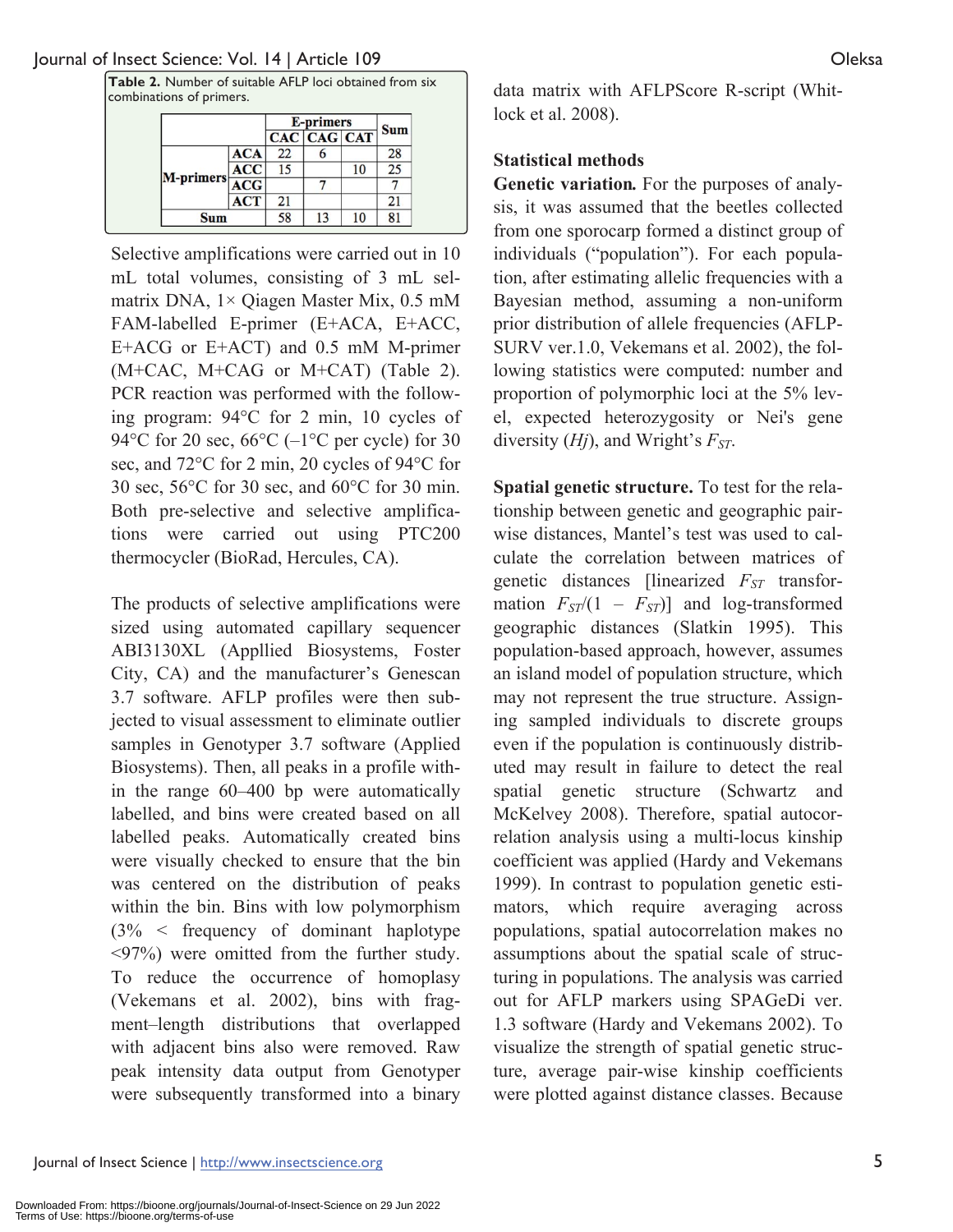the relationship between kinship coefficients and distance typically takes log-linear form (Rousset 2000), major changes in the spatial genetic structure are supposed to occur at closer distances. Therefore distance intervals for kinship comparisons were constructed in such a way that each successive interval was twice as large as the previous one. These classes were selected empirically to get detailed overview of the spatial genetic structure, as much as possible, while simultaneously obtaining the smoothed curves to get a sufficient number of pair-wise comparisons. Average pair-wise kinship coefficient per geographic distance interval was computed for the following distance classes:  $\approx 0$  m (within subpopulation, i.e., within one fungus sporocarp), 10 km, 20 km, 40 km, 80 km, 160 km, and >160 km. Within these distance classes, the numbers of pair-wise comparisons among individuals were as follows: 624, 480, 861, 1161, 2759, 3079, and 216, respectively.

Confidence intervals around the average estimates of kinship coefficients for a given distance class were obtained from standard errors calculated by jack-knifing data over loci.

Under IBD, given drift-dispersal equilibrium, kinship is a linear function of logarithm of distance between individuals (Rousset 2000). Therefore, to illustrate intensity of the spatial genetic structure,  $Sp = -b_1 / (1 - f^{(1)})$  index was estimated (Vekemans and Hardy 2004), where  $b_1$  is a slope of a log-linear regression between observed kinship and a distance between individuals, and  $f^{(1)}$  is the average kinship estimated for the first distance class.

Spatial genetic structure (SGS) may arise because of IBD or spatial variation of selective forces affecting distribution of alleles of specific loci (Beaumont and Balding 2004);

therefore, only neutral loci were included in the SGS analyses. For this purpose, Mcheza software was used (Antao and Beaumont 2011) to identify outlier loci, i.e., the loci considered to be candidates for directional and stabilizing selection. Mcheza implements popular DFDiSt method for dominant markers (Beaumont and Nichols 1996) that relies on a Bayesian estimate of locus allele frequency (Zhivotovsky 1999). Locus-specific  $F_{ST}$  values were estimated from a simulated distribution of 50,000 iterations using an infinite alleles model. The resulting distribution was used to find outliers. Outlier loci falling above the 0.99 quantile were considered putatively under directional selection, while under stabilizing selection when falling under 0.01. These markers were omitted from the further SGS and inbreeding analyses.

**Inbreeding.** AFLP markers were analysed under the assumption of complete dominance (binary data). Hence, inference about inbreeding needs simultaneous estimation of allele frequencies and the inbreeding coefficient, based on phenotypes. The estimation was carried out using a Bayesian method introduced by Chybicki et al. (2011) and implemented in I4A computer program (available at request).

The method assumes that a sample of individuals, genotyped at AFLP loci, is randomly taken from a population characterized by an unknown average inbreeding coefficient (*F*). Each sampled individual is characterized by an individual inbreeding coefficient  $(F_i)$  that by assumption follows a beta distribution. Generally, a probability of observing a multilocus phenotype is a function of (unknown) allele frequencies and (unknown) individual inbreeding coefficient (as a proportion of identical by descent alleles in genotype of an individual). Using a Markov Chain Monte Carlo approach (mixed Gibbs-Metropolis al-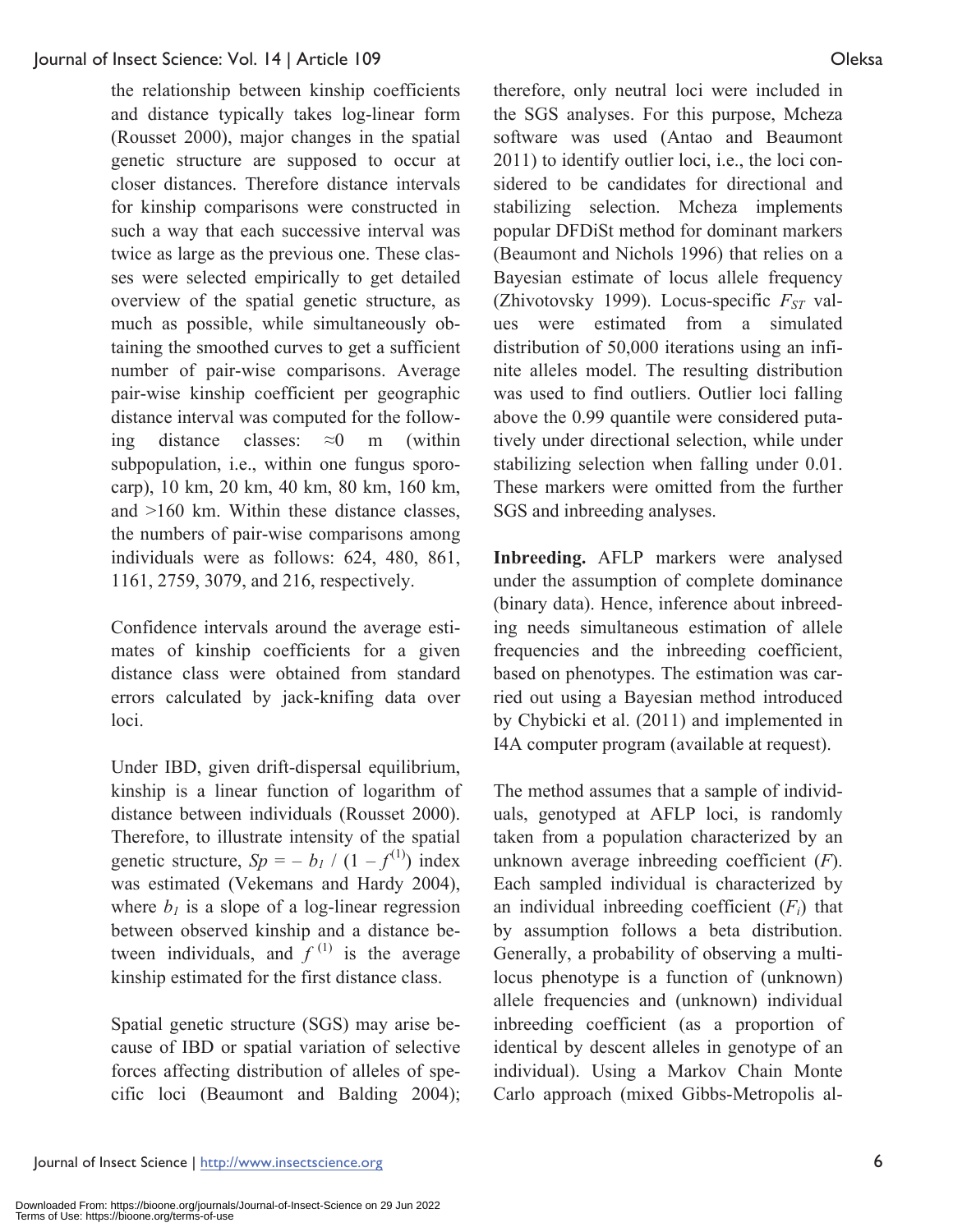gorithm), I4A estimates simultaneously marginal posterior distributions of the average inbreeding coefficient and allele frequencies given provided phenotypic data. Our estimates were obtained after 100,000 steps, after 10,000 burn-in steps. Because the method requires initial guesses on the priors, which are shape parameters of beta distribution (*a* and *b*) such, that  $F = a / (a + b)$ , to avoid a dependence of final results on these guesses, analyses were conducted starting from three initial sets of parameters  $(a = b = \{0.1, 1.5\})$ . Each set determines the same mean  $(F = 0.5)$  but implies very different shape (and variance) of the prior distribution.

#### **Results**

#### **Genetic variation**

From six combinations of primers in selective replication, 83 AFLP loci were reliably scored (Table 1). Additional loci were present but were not scored, because of their ambiguity and inconsistency. After checking for neutrality with  $F_{ST}$ –outlier method, only one marker was recognized as being under positive selection and one under stabilizing selection. These two loci were removed from further analyses, leaving 81 putatively neutral loci. On average, 86.2% loci were polymorphic within populations. The unbiased expected heterozygosity for all populations ranged from  $0.302 \pm 0.015$ to  $0.386 \pm 0.023$ , with an average value of  $0.347 \pm 0.019$  (Table 2).

#### **Spatial genetic structure**

 $F_{ST}$  estimates between pairs of populations ranged between 0 and 0.111 with an average of 0.025 (SD 0.022). The Mantel test did not detect any significant correlation between matrices of genetic and geographic distances of populations  $(R = 0.09, P = 0.36)$ . Nonetheless, more sensitive individual-oriented spatial autocorrelation analysis revealed that there was a relationship between genetic similarity of individuals and geographical distance. As expected based on the theory of isolation by distance, beetles that lived in close spatial proximity were more genetically similar than expected under a random distribution of genotypes. This pattern suggests a fine-scale genetic structure within *D. boleti* where proximate sites are genetically more alike than more distant ones. Average pair-wise kinship coefficient was estimated to be 0.0386 (SD 0.005) for individuals collected from a single fruiting body of *L. sulphureus*. Kinship coefficient significantly exceeded zero for the two first distance classes (Fig. 3). The point at which the autocorrelation curve first intercepts the x-axis (about 10 km) is expected to indicate an estimate of 'patch' size (Smouse and Peakall 1999), i.e., overall extent of nonrandom genetic structure. In subsequent distance classes, the curve levelled off and values of kinship were indistinguishable from zero, except for the distance between 50 and 115 km, where values were significantly smaller than zero. The slope of the log-linear regression between distance and kinship was ‒0.0015 (SD 0.0007). The index *Sp* of the intensity of the spatial genetic structure was estimated as 0.0016 (SD 0.0007).



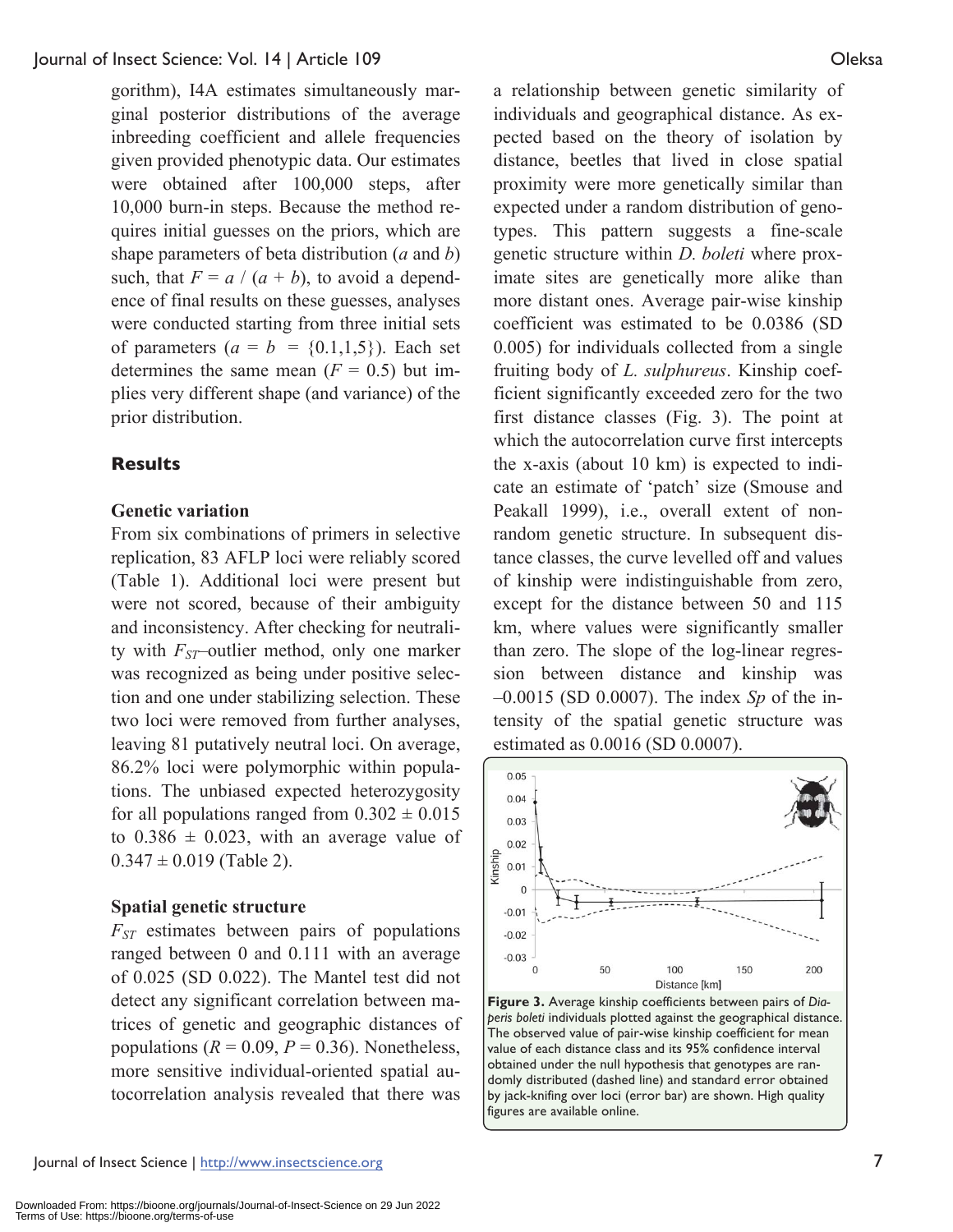| <b>Table 3.</b> Average inbreeding coefficient (F) estimates for Diaperis<br>boleti.          |                    |      |                                                         |                                           |  |  |  |  |  |
|-----------------------------------------------------------------------------------------------|--------------------|------|---------------------------------------------------------|-------------------------------------------|--|--|--|--|--|
|                                                                                               | $\alpha$ , $\beta$ |      | 95% CI                                                  | LogL                                      |  |  |  |  |  |
|                                                                                               | 0.1                |      |                                                         | $0.074$ $[0.006, 0.164]$ -5100.49 (9.543) |  |  |  |  |  |
|                                                                                               |                    |      |                                                         | $0.055$ $[0.003, 0.161]$ -5100.97 (9.176) |  |  |  |  |  |
|                                                                                               |                    | 0.06 |                                                         | $\vert$ [0.001, 0.177] -5108.86 (9.291)   |  |  |  |  |  |
|                                                                                               |                    |      | Mean $\vert 0.063 \vert \vert 0.003, 0.167 \vert \vert$ |                                           |  |  |  |  |  |
| $\alpha$ , $\beta$ - values of $\alpha$ and $\beta$ parameters of the prior beta distribution |                    |      |                                                         |                                           |  |  |  |  |  |

used to infer about *F*; 95 % CI - 95 % credible interval around *F*; LogL - the average log-likelihood of data across the Markov Chain (standard deviation of LogL in parentheses)

#### **Inbreeding**

All three analyses executed with different prior distributions (see Methods) resulted in consistent estimates, which were slightly but significantly greater than zero (mean value 0.06; Table 3). Also, log-likelihood values for the three priors were not significantly different from one another, indicating that the estimates were stable regardless of the initial assumptions.

## **Discussion**

Spatial genetic structure in the fungivorous beetle *D. boleti* is influenced by isolation by distance (IBD). Because intensive gene flow may be responsible for homogenizing spatial genetic structure, the presence of IBD could be surprising in a species with expected high mobility. It should be noted however that spatial clustering of related genotypes is also found in other mobile insects depending on ephemeral resources. A population survey of the forensically important black blow fly, *Phormia regina* (Meigen) (Diptera: Calliphoridae), found that adults arriving together at a carrion bait shared a much higher proportion of alleles than would be expected from a random sample (Picard and Wells 2009). Spatial autocorrelation of allele frequency was found also in an Australian mosquito, *Ochlerotatus notoscriptus* Skuse (Diptera: Culicidae), indicating restricted gene flow and IBD effect (Foley et al. 2004). These results show that

even insects widely perceived as abundant have limited population sizes at local scale and occasional mating of related individuals is likely, as reflected by increased kinship coefficient and small but still significant average individual inbreeding.

Nonetheless, IBD in *D. boleti*—a mobile saproxylic beetle dependent on temporarily available supplies—is still weaker than in other previously studied saproxylic beetles dependent on more stable resources. Oleksa et al. (2012a) compared the spatial genetic structure of two ecologically and taxonomically related beetle species, *Osmoderma barnabita* Motschulsky (Coleoptera: Cetoniidae) and *Protaetia marmorata* (F.). Because the study was conducted within the same region as the present study, such comparisons are justified. Both *O. barnabita* and *P. marmorata* are exclusively associated with wood mould in tree hollows. Because large hollows develop in tree trunks during several decades, and some hollow trees could last for hundreds of years, durability of such a habitat is estimated for tens to hundreds of years (Ranius et al. 2009), which translates into many generations of organisms living here. Many generations without intensive migration should in turn contribute to a strong genetic divergence between local populations and increased inbreeding. Furthermore, the differences between the populations of less abundant species should grow faster, as smaller populations are more prone to genetic drift. Comparison of the current study and the results of Oleksa et al. (2012a) are consistent with these predictions. Particularly strong IBD was observed in *O. barnabita*  $(Sp = 0.016 \pm 0.002)$ , while IBD in less specialised and more common *P. marmorata* was intermediate  $(Sp = 0.006 \pm 0.003)$ between *O. barnabita* and *D. boleti* (*Sp* = 0.0016 ± 0.0007). In the case of *O. barnabita* and *P. marmorata*, observed differences in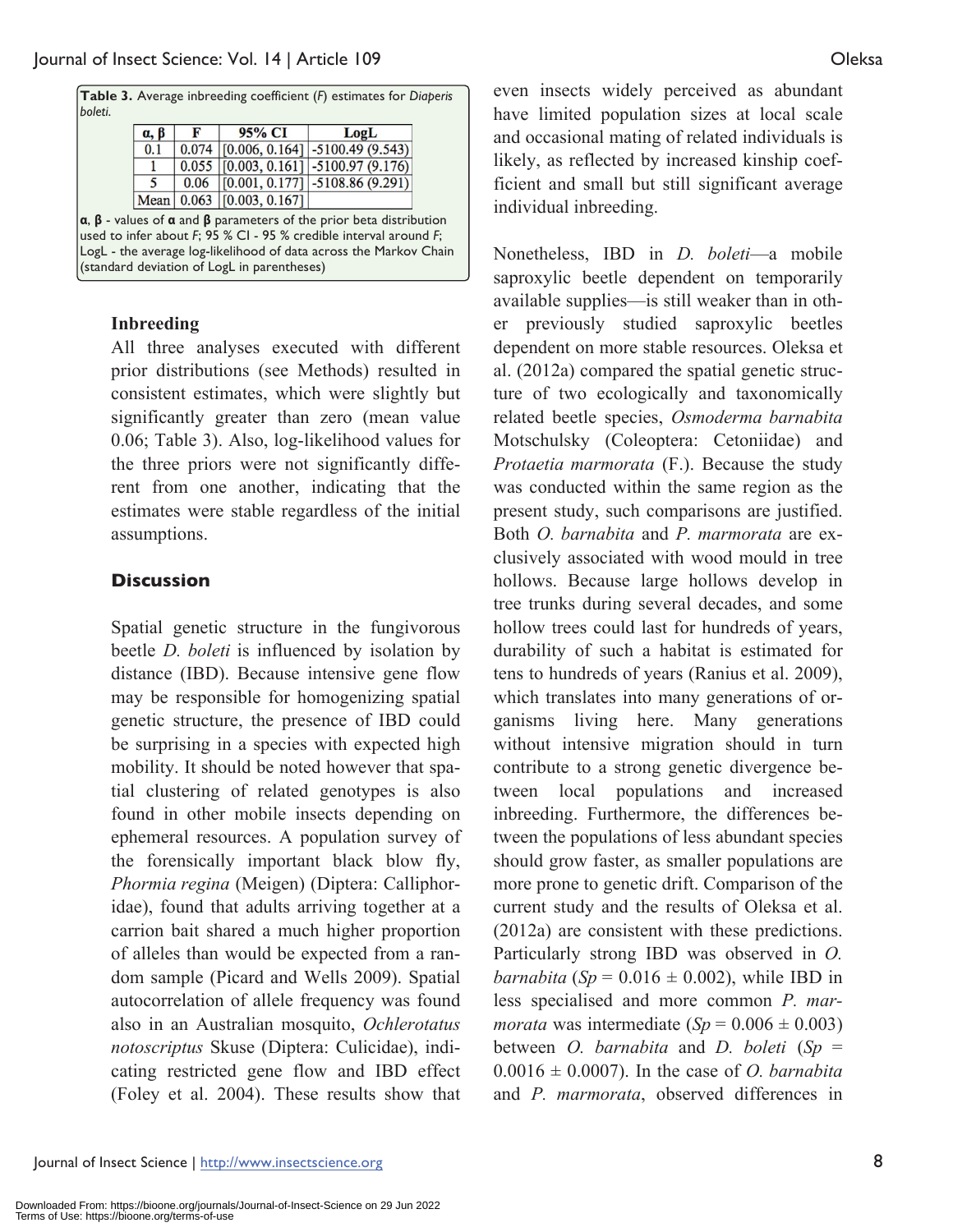SGS were influenced not only by habitat stability but also species population characteristics, among which the most important seems to be niche breadth (Oleksa et al. 2012a). Similar conclusions apply to the overall pattern of genetic variation: the lowest heterozygosity was observed in *O. barnabita*, moderate in *P. marmorata*, and the highest in *D. boleti* (0.209, 0.290, and 0.347, respectively). It could be hypothesized that the weakening of gene flow may enhance the role of genetic drift at a local scale, therefore decreasing local effective population sizes and increasing the loss of genetic variation.

However, direct comparisons between species may be hindered by differences in responses to the habitat fragmentation, which is often regarded as the strongest factor affecting SGS. The spatial scale at which species perceive fragmentation varies with intrinsic species properties, like trophic level, dispersal ability, body size, and rarity (Ewers and Didham 2006). For a given species, the influence of habitat fragmentation on SGS could be studied by comparing populations that occupy landscapes of different levels of fragmentation. For example, Knutsen et al. (2000) found that differentiation in the fungivorous beetle *Bolitophagus reticulatus* (L.) (Coleoptera: Tenebrionidae) in the fragmented forest was three times greater than in the continuous one, strongly indicating a genetic isolation effect of habitat fragmentation. However, it was unresolved whether landscape fragmentation increased genetic differentiation, because agricultural fields presented barriers to movement or more indirectly through gradually decreasing gene flow with increasing distance (i.e., IBD effect). Methods applied to infer IBD in *B. reticulatus* (correlation of matrices of pairwise population estimates of  $F_{ST}$ and geographic distances, i.e., Mantel test) did not find any statistically significant trend in

genetic differentiation with distance and, hence, there was no clear evidence for IBD either in the fragmented or in the continuous area (Knutsen et al. 2000). One may speculate that the applied methods (estimates at population level) were not sensitive enough to detect fine-scale pattern. In the present study, spatial autocorrelation analysis of kinship appeared to be a more sensitive approach than the Mantel test, probably because it makes full benefit of data from all pairs of individual locations across the sampled space (Peakall et al. 2003). Therefore, the analyses of spatial autocorrelation analysis of kinship may be a particularly valuable approach in the case of organisms of conservation concern, and in consequence difficult to collect, like many saproxylic beetles. In the present study, the use of spatial autocorrelation found evidence of a weak spatial genetic structure at a finer scale, which remained undetected with the aid of the Mantel test.

#### **Conclusions**

This is the first study of the spatial genetic structure of *D. boleti* using molecular markers. Compared with beetles living in more stable tree habitats, higher genetic diversity and weaker IBD pattern in a fungivorous species was demonstrated, in concordance with theoretical predictions. It was also demonstrated that the spatial autocorrelation analysis of kinship might be more sensitive in detecting fine-scale spatial genetic structure than the correlating matrices of genetic and geographic distances based on the Mantel test.

## **Acknowledgements**

This research was supported by the Polish Ministry of Science and Higher Education through the statutory research funds received by the Department of Genetics KWU. I would like to thank Katarzyna Kowalkowska, Ewa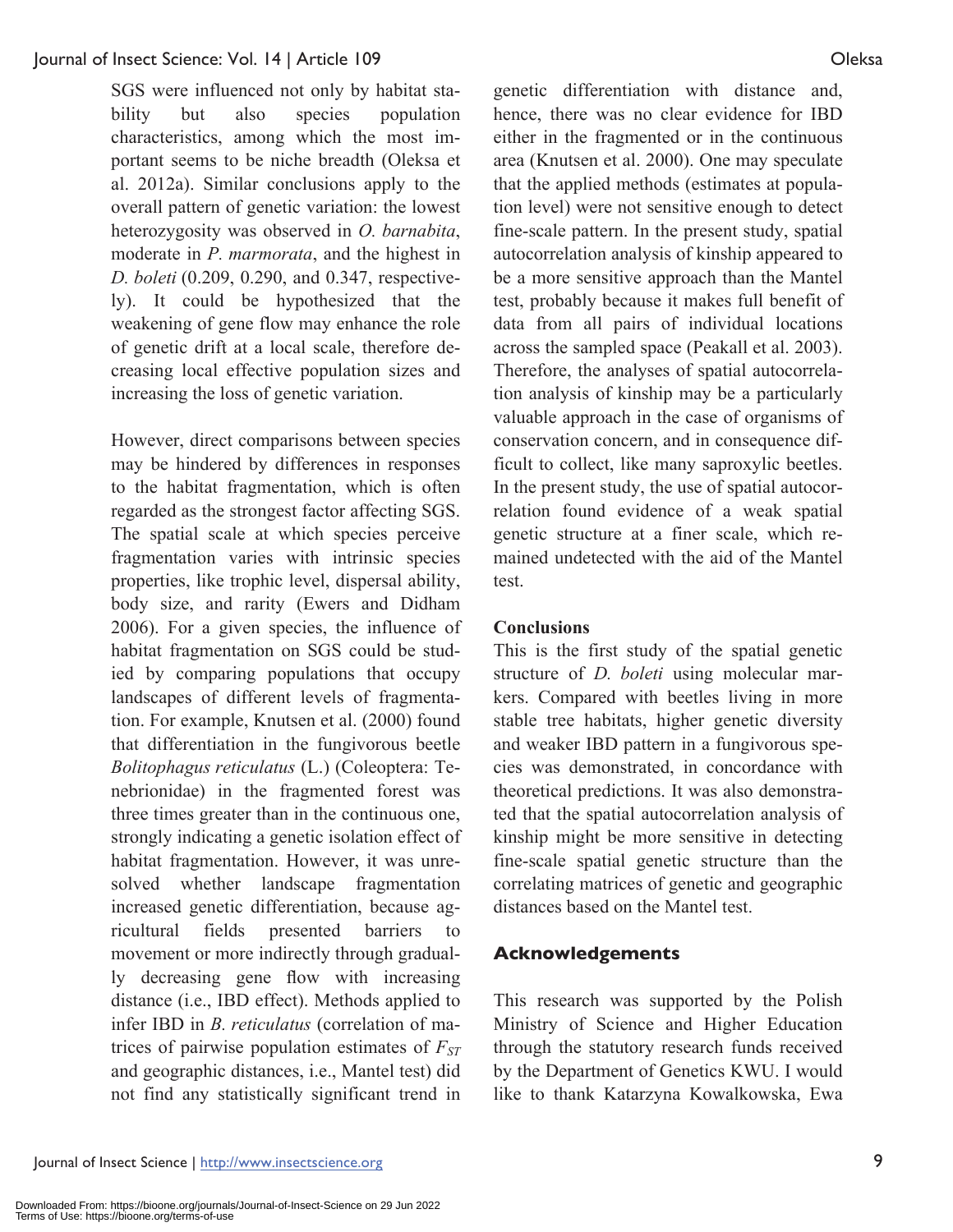Sztupecka, and Aleksander Redlarski for their laboratory work, and to Robert Gawroński for his help in field work. Jaroslaw Burczyk and two anonymous reviewers provided valuable comments on the manuscript.

## **References**

#### **Antao, T., and M. A. Beaumont. 2011.**

Mcheza: a workbench to detect selection using dominant markers. *Bioinformatics* 27: 1717–1718. doi: 10.1093/bioinformatics/btr253

#### **Beaumont, M. A. and D. J. Balding. 2004.**

Identifying adaptive genetic divergence among populations from genome scans. *Mol. Ecol*. 13: 969–980. doi: 10.1111/j.1365- 294X.2004.02125.x

#### **Beaumont, M. A. and R. A. Nichols. 1996.**

Identifying adaptive genetic divergence among populations from genome scans. *Proc. R. Soc. B.* 263: 1619–1626.

**Burakowski, B., M. Mroczkowski, and J. Stefańska. 1987.** Chrząszcze Coleoptera: Scarabaeoidea, Dascilloidea, Byrrhoidea i Parnoidea. *Katalogi Fauny Polski* 23(14): 1– 294.

#### **Chiari, S., G. M. Carpaneto, A. Zauli, G. M. Zirpoli, P. Audisio, and T. Ranius. 2012.**

Dispersal patterns of a saproxylic beetle, *Osmoderma eremita*, in Mediterranean woodlands. *Insect Conserv. Diversity*. 6(3): 309–318. doi: 10.1111/j.1752- 4598.2012.00215.x

#### **Chybicki, I. J., A. Oleksa, and J. Burczyk.**

**2011.** Increased inbreeding and strong kinship structure in *Taxus baccata* estimated from both AFLP and SSR data. *Heredity* 107: 589– 600. doi: 10.1038/hdy.2011.51

## **Clobert, J., R. Ims, and F. Rousset. 2004.**

Causes, mechanisms and consequences of dispersal, pp. 307–335. *In* I. Hanski, and O. Gaggiotti (eds.). *Ecology, genetics and evolution of metapopulations*. Acadamic Press, Amsterdam.

## **Drag, L., D. Hauck, P. Pokluda, K. Zimmermann, and L. Cizek. 2011.**

Demography and dispersal ability of a threatened saproxylic beetle: a mark-recapture study of the Rosalia Longicorn (*Rosalia alpina*). *PloS One* 6:e21345. doi: 10.1371/journal.pone.0021345

## **Dubois, G. F., P. J. Gouar, and Y. R.**

**Delettre, et al. 2010.** Sex-biased and body condition dependent dispersal capacity in the endangered saproxylic beetle *Osmoderma eremita* (Coleoptera: Cetoniidae). J*. Insect Conserv*. 14: 679–687. doi: 10.1007/s10841- 010-9296-0

#### **Ewers, R. M., and R. K. Didham. 2006.**

Confounding factors in the detection of species responses to habitat fragmentation. *Biol. Rev*. 81: 117–42. doi: 10.1017/S1464793105006949

#### **Foley, D. H., R. C. Russell, and J. H. Bryan.**

**2004.** Population structure of the peridomestic mosquito *Ochlerotatus notoscriptus* in Australia. *Med. Vet. Entomol*. 18: 180–90. doi: 10.1111/j.0269-283X.2004.00497.x

**Grove, S. J. 2002.** The influence of forest management history on the integrity of the saproxylic beetle fauna in an Australian lowland tropical rainforest. *Biol. Conserv*. 104: 149–171. doi: 10.1016/S0006- 3207(01)00140-9

**Hardy, O. J., and X. Vekemans. 1999.** Isolation by distance in a continuous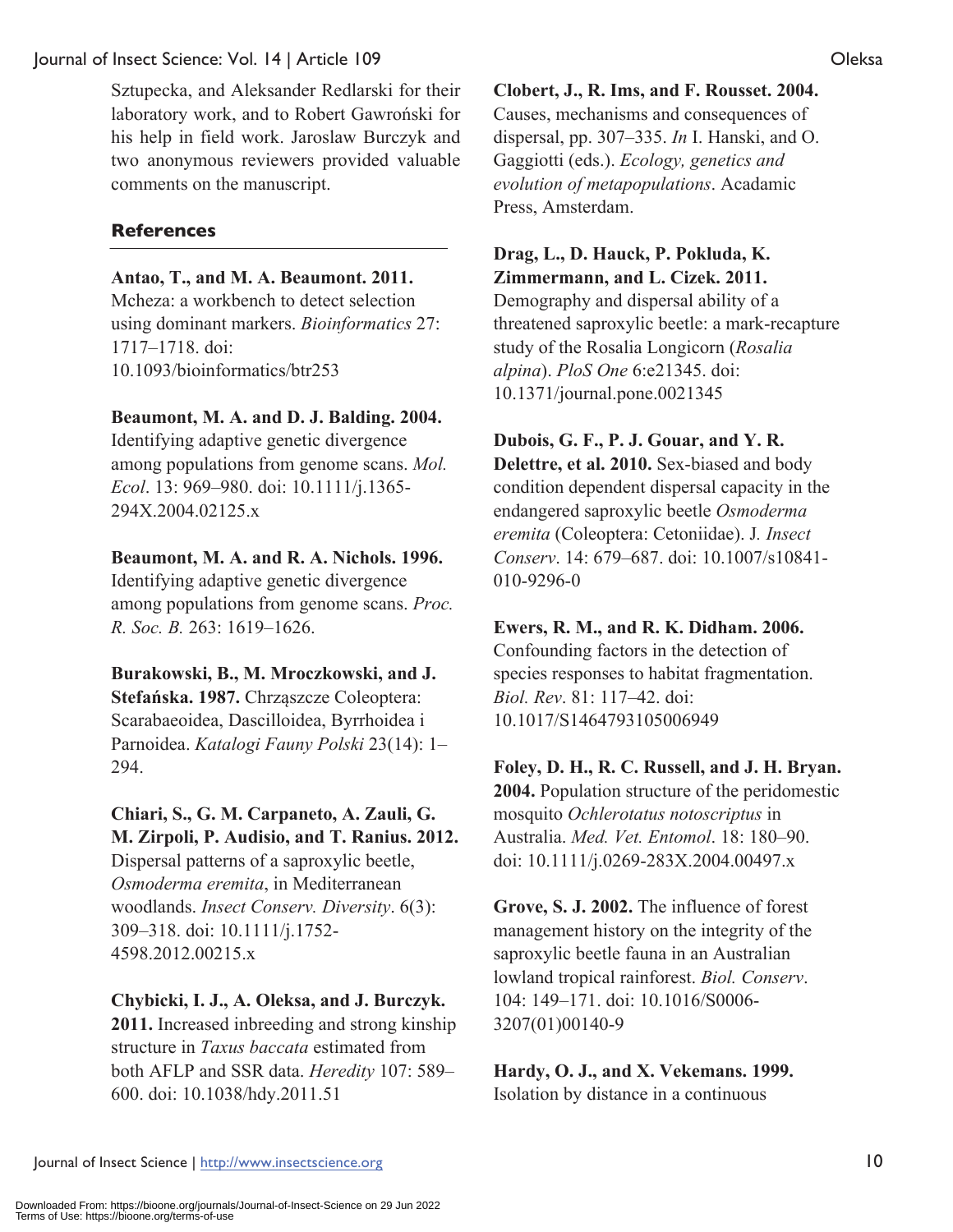population: reconciliation between spatial autocorrelation analysis and population genetics models. *Heredity* 83: 145–154.

## **Hardy, O. J., and X. Vekemans. 2002.**

SPAGeDi: a versatile computer program to analyse spatial genetic structure at the individual or population levels. *Mol. Ecol. Notes* 2: 618–620. doi: 10.1046/j.1471-8278

## **Hedin, J., T. Ranius, S. G. Nilsson, and H.**

**G. Smith. 2007.** Restricted dispersal in a flying beetle assessed by telemetry. *Biodiversity Conserv*. 17: 675–684. doi: 10.1007/s10531-007-9299-7

## **Knutsen, H., B. A. Rukke, P. E. Jorde, and**

**R. A. Ims. 2000.** Genetic differentiation among populations of the beetle *Bolitophagus reticulatus* (Coleoptera: Tenebrionidae) in a fragmented and a continuous landscape. *Heredity* 84: 667–676.

#### **Macdonald, D., and D. Johnson. 2001.**

Dispersal in theory and practice: consequences for conservation biology, pp. 359–372. *In* J. Clobert, E. Danchin, A. Dhondt, and J. Nichols (eds). *Dispersal*. Oxford University Press.

#### **Nilsson, S. G., and R. Baranowski. 1997.**

Habitat predictability and the occurrence of wood beetles in old-growth beech forests. *Ecography* 20: 491–498. doi: 10.1111/j.1600- 0587.1997.tb00417.x

**Oleksa, A., W. Ulrich , and R. Gawroński. 2007.** Host tree preferences of hermit beetles (*Osmoderma eremita* Scop., Coleoptera: Scarabaeidae) in a network of rural avenues in Poland. *Polish J. Ecol*. 55: 315–323.

**Oleksa, A., I. J. Chybicki, R. Gawroński, G. P. Svensson, and J. Burczyk. 2012a.**

Isolation by distance in saproxylic beetles may increase with niche specialization. *J. Insect Conserv*. 17: 219–233. doi: 10.1007/s10841-012-9499-7

## **Oleksa, A., R. Gawroński, and A. Tofilski.**

**2012b.** Rural avenues as a refuge for feral honey bee population. *J. Insect Conserv*. 17(3): 465–472. doi: 10.1007/s10841-012- 9528-6

## **Peakall, R., M. Ruibal, and D. B.**

**Lindenmayer. 2003.** Spatial autocorrelation analysis offers new insights into gene flow in the Australian bush rat, *Rattus fuscipes*. *Evolution* 57: 1182–95.

**Peterson, M. A., and R. F. Denno. 1998.** The influence of dispersal and diet breadth on patterns of genetic isolation by distance in phytophagous insects. *Am. Nat.* 152: 428–46. doi: 10.1086/286180

**Picard. C. J., and J. D. Wells. 2009.** Survey of the genetic diversity of Phormia regina (Diptera: Calliphoridae) using amplified fragment length polymorphisms. *J. Med. Entomol*. 46: 664–670.

**Ranius, T. 2006.** Measuring the dispersal of saproxylic insects: a key characteristic for their conservation. *Popul. Ecol*. 48: 177–188. doi: 10.1007/s10144-006-0262-3

**Ranius, T., M. Niklasson, and N. Berg. 2009.** Development of tree hollows in pedunculate oak (*Quercus robur*). *For. Ecol. Manag*. 257: 303–310. doi: 10.1016/j.foreco.2008.09.007

**Roff, D A. 1975.** Population stability and the evolution of dispersal in a heterogeneous